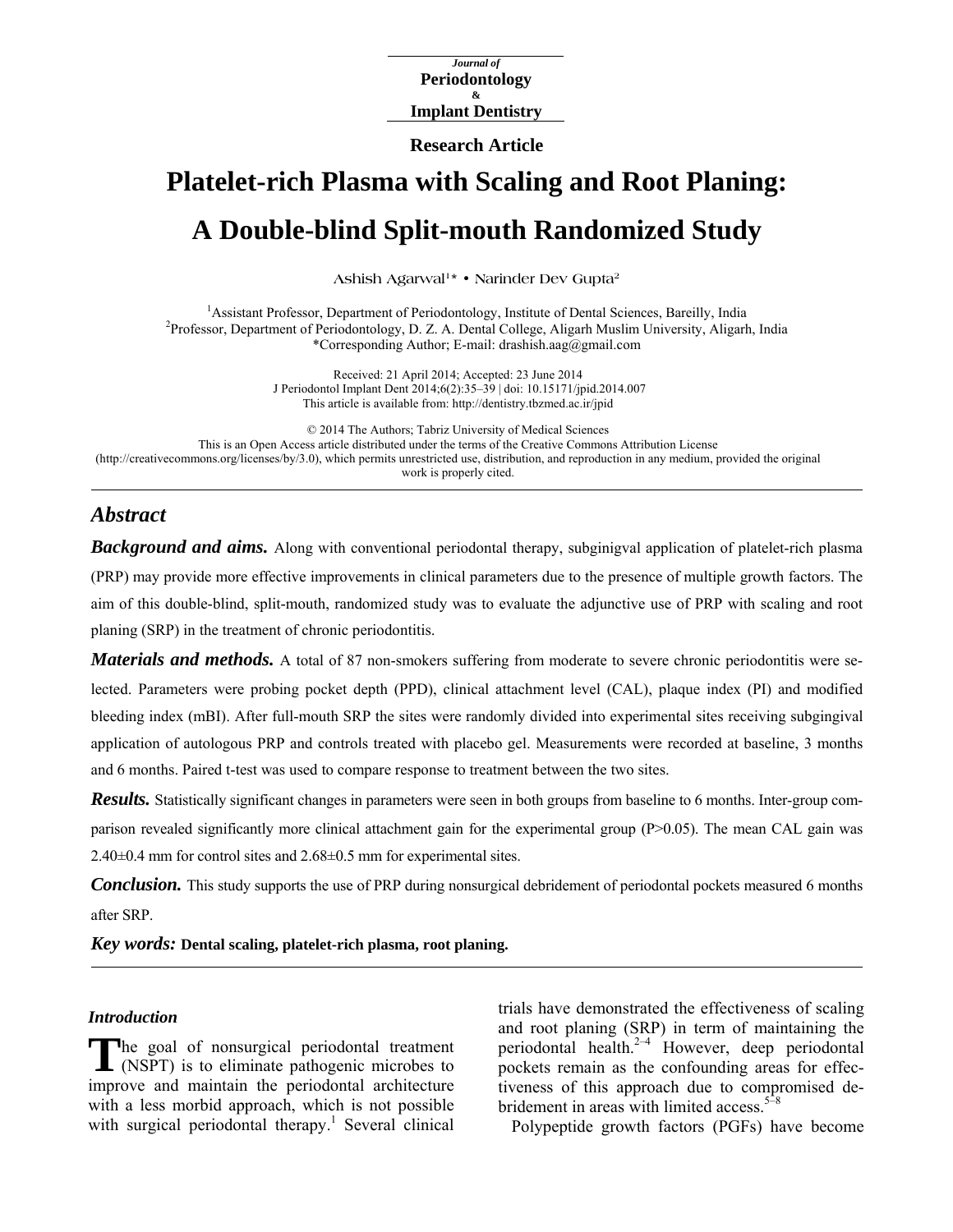the favorite adjunctive agents of periodontal surgeons to improve the clinical and radiological outcomes. $9,10$  A number of growth factors are sequestered in platelets, including platelet-derived growth factor (PDGF), transforming growth factor-β (TGFβ), insulin-like growth factor (IGF), fibroblast growth factor (FGF), vascular endothelial growth factor (VEGF) and epidermal growth factor  $(EGF).$ <sup>11–13</sup> A convenient approach to obtain autologous PDGF and TGF-β is the use of platelet-rich plasma (PRP).<sup>9</sup> PRP facilitates PDL cell proliferation, enhances PDL protein and extracellular matrix synthesis, demonstrates the anabolic activity regarding bone formation and improves postoperative periodontal wound healing. $9-12,14$ 

Several studies in the literature have shown that application of PRP improves both the magnitude and quality of bone regeneration with surgical periodontal therapy.  $9-12,14$  However, if essentially the same concept could be implicated using a non-invasive approach, this would be commendable for both the clinician and patient.

We hypothesized similar benefits of NSPT with PRP in the treatment of chronic periodontitis like the surgical approach. No evidence is available in the literature regarding the comparison of NSPT with and without subgingival application of PRP. Therefore, the present study was undertaken to explore the beneficial effects of PRP with NSPT, if any, for the treatment of deep periodontal pockets.

## *Materials and Methods*

A total of 87 non-smoking volunteers (48 males, 39 females), aged 30–50 (mean age of  $45\pm4.6$ ), suffering from moderate to severe chronic periodontitis were enrolled for this randomized, split-mouth, controlled clinical trial of 6-month duration. Inclusion criteria were two contralateral sites with pockets  $\geq$ 5 mm associated with single-rooted teeth, approximately similar radiographic angular bone defects  $\geq 3$ mm, no history of periodontal therapy within the past 6 months, absence of any systemic illnesses, use of medications and absence of pregnancy and lactation. The subjects received thorough explanations about the study protocol, risks, benefits and procedures, and written informed consent was obtained. All the examinations, treatments and procedures associated with this study followed the principles of the Declaration of Helsinki of 1975, as revised in 2008. The study was conducted from January 2010 to March 2011.

The study primary outcome variable was clinical attachment gain (CAL) and secondary outcome vari-

ables were probing pocket depth (PPD) reduction, plaque index (PI) (Tureskey et al. modification of Quigley Hein Index), and modified sulcus bleeding index (mSBI). For CAL and PPD a UNC-15 periodontal probe (Hu-Friedy Mfg. Inc, Chicago, IL, USA) was used in the nearest millimeter. The parameters were recorded at baseline, after 3 months and after 6 months. The cementoenamel junction (CEJ) or, if present, the restorative margin was used as a reference point for the assessment of CAL. Measurements were made at six locations around each experimental tooth. All the PPD and CAL measurements were rounded down to the nearest millimeter.

All the pre- and post-treatment clinical parameters were recorded by an examiner who was masked to the type of treatment received by the subjects while another clinician provided treatment to both groups. Power calculations were performed before the study was initiated. To achieve 80% power and detect mean differences of the clinical parameters between the groups, 40 sites per group were required.

#### *Intra-examiner Calibration*

Intra-examiner calibration was achieved by examination of 20 patients twice, 24 hours apart, before the study. Calibration was accepted if measurements at baseline and 24 hours were similar up to 1 mm at the 95% level.

## *Platelet-rich Plasma Preparation*

The PRP preparation procedure was described previously by Piemontese et al.<sup>10</sup> A total of 60 mL of patient's blood was mixed with 7 mL of citrate anticoagulant solution and centrifuged in two cycles of 2400 rpm for 10 minutes and 3600 rpm for 15 minutes. The centrifugation process separated RBCs and WBCs into one compartment and the platelets and plasma into another. Plasma was drawn out leaving 7 mL of platelet-rich concentrate. Immediately before application, this PRP was mixed with 1 mL of a solution of 10% calcium chloride mixed with 1000 United States units of topical thrombin. The PRP was prepared by one of the investigators.

## *Randomization and Treatment*

Following thorough SRP, the selected sites were randomly divided into experimental and control groups by computer-generated software. The subjects were blinded regarding allocation for treatment modality. The experimental sites were treated with autologous PRP, delivered subgingivally using a blunt 22-gauge needle placed at the bottom of the pocket until the pocket was overfilled. Pressure was applied with a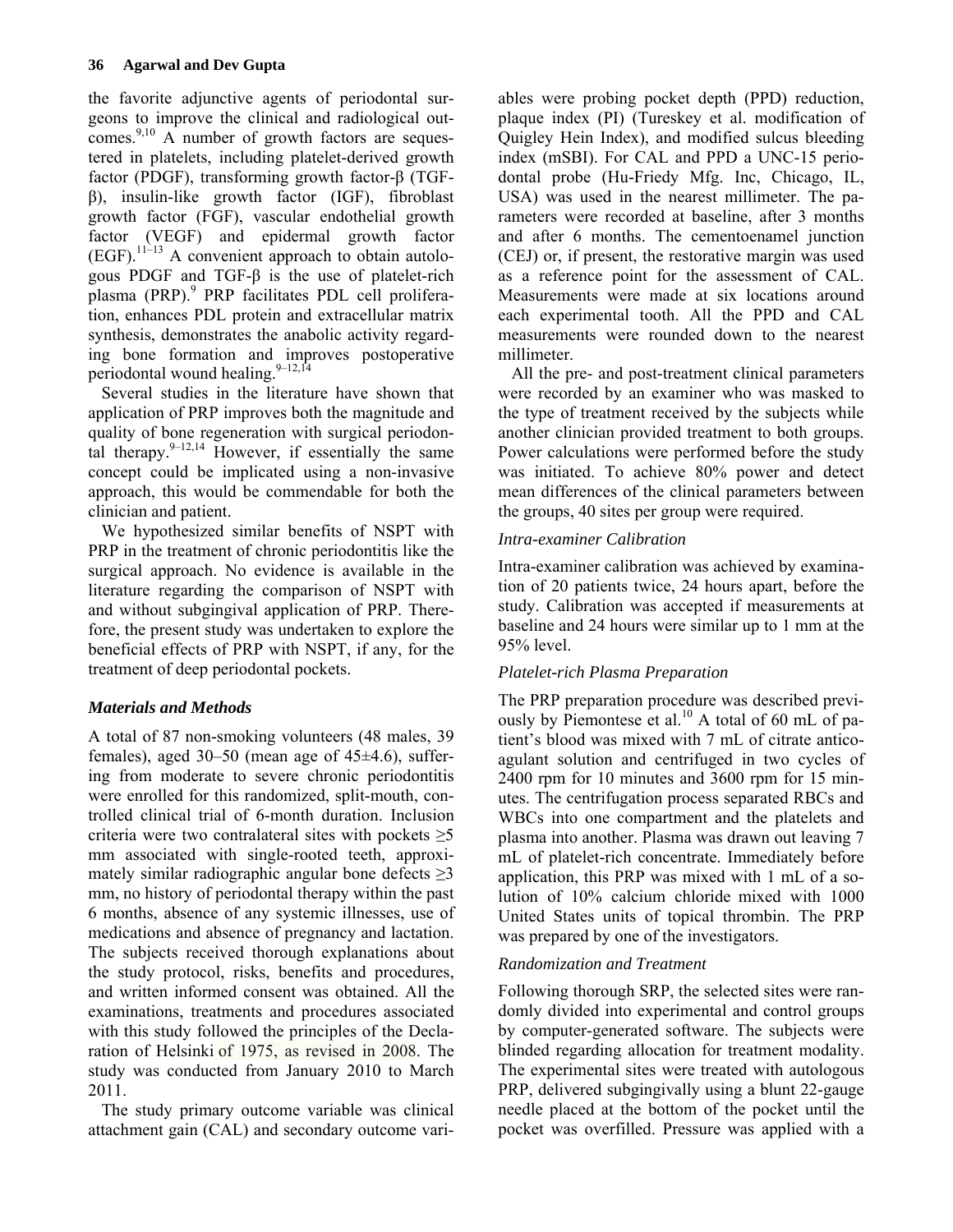piece of moist gauze on the site for 5 minutes following delivery. The control sites were treated with placebo gel in the same manner.

The patients were instructed to refrain from tooth brushing around the treated sites for a period of 2 days. A 0.12% chlorhexidine (Peridex Zila Pharmaceuticals, Phoenix, AZ, USA) rinse was prescribed, and the patients were instructed to rinse twice daily for 2 weeks. The patients also received oral hygiene instructions including the use of modified Bass brushing technique. The patients were re-evaluated at regular intervals of 15 days as part of regular periodontal re-evaluation and for supragingival prophylaxis if necessary.

#### *Statistical Analysis*

Data were analysed using SPSS 10.5 (SPSS, Chicago, USA). Statistical analysis of the clinical parameters was based on values from one site in the experimental region (surface) and one site in the control region (surface). Within each region (surface), the site with the deepest pocket at baseline was used. Data were expressed as means  $\pm$  standard deviations. Changes in CAL and PPD were analyzed in a one-way ANOVA model. The comparison of two treatment modalities was performed using paired ttests. All the statistical tests were performed as twosided tests at P<0.05 level of significance. PPD reduction values were analyzed with the same model as the clinical attachment levels, using the same experimental sites.

#### *Results*

Eighty out of 87 subjects completed the study. Postoperative clinical healing was uneventful at all the sites. No visible adverse reactions were noticed during the study period. The CAL gain and the other parameters were taken as the primary and secondary outcomes, respectively. Table 1 presents clinical parameters for both groups at each visit. Baseline values for all the parameters showed non-significant differences between the groups  $(P>0.05)$ . Table 2 shows mean changes between both groups at different time intervals. The results of the present study showed that both treatment modalities  $(SRP + pla$ cebo and  $SRP + PRP$ ) resulted in significant improvements. Inter-group comparisons showed significantly better improvements in clinical attachment gain for the test group.

#### *Discussion*

The present randomized, split-mouth, controlled

**Table 1. Parameters (mm) for sites treated with SRP+PRP or SRP alone at different time intervals** 

|                | <b>Baseline</b> | 3 months        | 6 months        |
|----------------|-----------------|-----------------|-----------------|
|                |                 | PI              |                 |
| Control        | $4.18 \pm 0.35$ | $3.53\pm0.46$   | $3.19\pm0.42$   |
| <b>Test</b>    | $4.13 \pm 0.33$ | $3.58 \pm 0.50$ | $3.07\pm0.30$   |
| <b>P-value</b> | 0.507           | 0.708           | 0.125           |
|                |                 | mSbI            |                 |
| Control        | $2.27 \pm 0.27$ | $1.94 \pm 0.25$ | $1.50 \pm 0.41$ |
| Test           | $2.17\pm0.28$   | $1.68 \pm 0.29$ | $1.23 \pm 0.25$ |
| P-value        | 0.115           | 0.000           | 0.001           |
|                |                 | PPD (mm)        |                 |
| Control        | $6.8 \pm 0.65$  | $4.10\pm0.67$   | $3.93 \pm 0.73$ |
| Test           | $6.93 \pm 0.62$ | $4.30\pm0.76$   | $3.90\pm0.67$   |
| <b>P-value</b> | 0.379           | 0.215           | 0.874           |
|                |                 | CAL (mm)        |                 |
| Control        | $8.1 \pm 0.55$  | $6.13 \pm 0.65$ | $5.7 \pm 0.61$  |
| <b>Test</b>    | $8.15 \pm 0.53$ | $5.85 \pm 0.70$ | $5.45 \pm 0.55$ |
| <b>P-value</b> | 0.680           | 0.072           | 0.058           |

clinical trial evaluated the adjunctive use of PRP with SRP. The results showed significant improvements in treatment outcome variables as compared to SRP alone for the treatment of chronic periodontitis.

Previous studies have demonstrated the beneficial effects of PRP during periodontal surgical therapy.<sup>15</sup> Now the question arises whether these benefits can also be encountered with nonsurgical approach or not. This study was carried out to evaluate the effects of PRP in NSPT.

This study measured clinical attachment gain as the primary outcome variable for evaluating the efficacy of treatment groups. We determined a little but significant additional benefit of PRP. This may be a matter of discussion that around 0.3 mm difference in clinical attachment gain seems to be worthless for additional time of preparation and delivery of PRP.

**Table 2. Inter-group comparison of parameters at different time intervals** 

| <b>Mean difference</b>   | t-value    | <b>P-value</b> |
|--------------------------|------------|----------------|
|                          | PI         |                |
| <b>Baseline–3 months</b> | $-1.368$   | 0.175          |
| <b>Baseline-6 months</b> | 1.804      | 0.075          |
| 3–6 months               | 2.395      | 0.019          |
|                          |            | mSBI           |
| <b>Baseline-3 months</b> | 5.386      | $0.000*$       |
| <b>Baseline–6 months</b> | 2.768      | $0.007*$       |
| 3–6 months               | 0.290      | 0.773          |
|                          | <b>PPD</b> |                |
| <b>Baseline-3 months</b> | $-0.666$   | 0.507          |
| <b>Baseline–6 months</b> | 1.347      | 0.182          |
| 3–6 months               | 1.922      | 0.058          |
|                          |            | CAL            |
| <b>Baseline-3 months</b> | 2.453      | $0.016*$       |
| <b>Baseline–6 months</b> | 2.419      | $0.018*$       |
| 3–6 months               | $-0.214$   | 0.831          |

Funding: not significant

Conflict of interests: none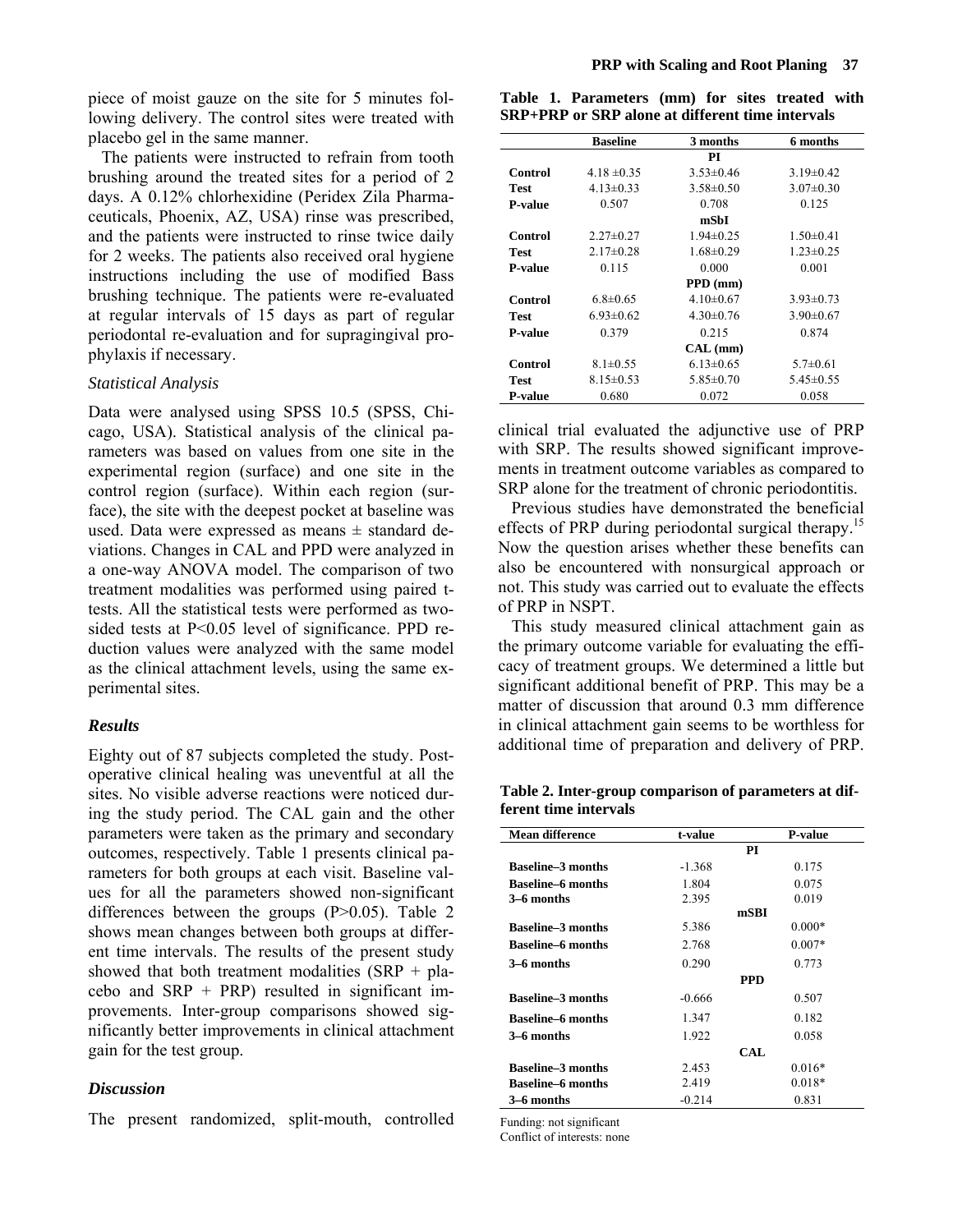However, as far as hypothesis for enhancement of outcome of PRP with SRP is concerned it might be true. The use of a PRP as an adjunct to SRP procedure might be relevant due to the presence of several growth factors in PRP, including PDGF, TGF-β, IGF, FGF, VEGF, EGF. $9-11$  PRP stimulates the proliferative activity of osteoblastic cells but acts as a growth inhibitor for epithelial cells. PDGF is a potent mitogen, chemotactic agent and stimulator of protein synthesis for cells of mesenchymal origin. IGF acts in combination with PDGF to promote mitogenesis and protein synthesis in epithelial and mesenchymal cells. TGF-β stimulates or inhibits the growth of many cell types, depending upon the presence of other growth factors and is a potent chemoattractant for macrophages. TGF-β also increases granulation tissue formation and the tensile strength of healing wounds. VEGFs are active in angiogenesis and endothelial cell growth. EGF results in cellular proliferation, differentiation and survival of epithelial cells.<sup>11-13</sup>

PRP immobilizes blood clot that is a crucial and desirable event in the early phases of periodontal wound healing, due to its sticky nature with high fibrin content.<sup> $9,10,14$ </sup> Autologous nature eliminated the risk of disease transmission, making it a safer treatment modality.<sup>3</sup>

The findings of SRP group were corroborated with previous findings for nonsurgical periodontal therapy.16,17 The outcomes of the test group were in accordance to the previous surgical reports that proposed significantly better CAL gain with PRPassociated group.<sup>10,18</sup> Piemontese et al<sup>10</sup> analyzed significantly greater clinical benefits in terms of PPD  $(4.6\pm1.3$  mm), CAL  $(3.6\pm1.8)$  and gingival recession  $(-1.0 \pm 1.3 \text{ mm})$  for PRP and DFDBA in comparison to DFDBA with saline for the treatment of 3-wall infrabony defects. Okuda et  $al^{18}$  observed significantly more favorable clinical improvements for combination of platelet-rich plasma and hydroxyapatite as compared to bone graft alone in intrabony periodontal defects. A recent study evaluated a more significant treatment outcome for PRP as compared to open flap debridement for the treatment of 3-wall defects in chronic periodontitis.<sup>19</sup> Hanna et al<sup>9</sup> reported that addition of platelet-rich plasma to xenograft significantly improved the clinical periodontal response of grafting procedure.

Previous researches also showed limited amount of healing with PRP.<sup>20–22</sup> Choi et al<sup>23</sup> investigated the contradictory effect of PRP on bone regeneration with an autogenous bone graft in a canine mandibular model; they acknowledged the retardation in new

bone formation with addition of PRP in autogenous bone graft. Concentration and duration of growth factors are also responsible for metabolic activity of the affected cells. Survival and mitotic potentials of alveolar bone cells have an inverse relationship with PRP concentrations.<sup>20–23</sup>

PRP is autologous in nature; it might be considered cost-effective and free from cross-infection, so it can be used. There are discrepancies in the magnitude regarding the outcomes of PRP in the literature for surgical therapy. This study is just like a start for consolidation of the benefits of scaling and root planing. Long-term, multicenter randomized, controlled clinical trials are required to reach a final verdict. If the results of this study are generalized for patients it would be a much better option for enhancing the advantages of non-surgical approach.

A possible understanding for heterogeneity in the existing literature might be the diversity between studies in prognostic factors that have been documented to affect the outcome of periodontal therapy. Clinically, several factors including demographic data of patients, baseline parameters, biologic and physicochemical properties of involving biomaterials, as well as therapeutic variables and postoperative maintenance regime may disperse the extent of attachment gain following periodontal procedures $24,25$ 

## *Conclusion*

In conclusion, the findings of this study supported the use of PRP during routine nonsurgical debridement of periodontal pockets to improve treatment outcomes for chronic periodontitis.

## *References*

- 1. Van der Weijden GA, Timmerman FA. A systematic review on the clinical efficacy of subgingival debridement in the treatment of chronic periodontitis. *J Clin Periodontol* 2002;29; 55–71. [doi: 10.1034/j.1600-051x.29.s3.3.x](http://dx.doi.org/10.1034/j.1600-051x.29.s3.3.x)
- 2. Lindhe J, Westfelt E, Nyman S, Socransky SS, Haffajee AD. Long-term effect of surgical/non surgical treatment of periodontal disease. *J Clin Periodontol* 1984;11:448–58. [doi:](http://dx.doi.org/10.1111/j.1600-051x.1984.tb01344.x)  [10.1111/j.1600-051x.1984.tb01344.x](http://dx.doi.org/10.1111/j.1600-051x.1984.tb01344.x)
- 3. Badersten A, Nilveus R, Egelberg J. Four year observations of basic periodontal therapy. *J Clin Periodontol* 1987;14: 438–44. [doi: 10.1111/j.1600-051x.1987.tb02248.x](http://dx.doi.org/10.1111/j.1600-051x.1987.tb02248.x)
- 4. Ramfjord S, Caffesse R, Morrison E. Four modalities of periodontal treatment compared over 5 years. *J Clin Periodontol* 1987;14: 445–52. [doi: 10.1111/j.1600-](http://dx.doi.org/10.1111/j.1600-051x.1987.tb02249.x) [051x.1987.tb02249.x](http://dx.doi.org/10.1111/j.1600-051x.1987.tb02249.x)
- 5. Waerhaug, J. Healing of the dentoepithelial junction following subgingival plaque control. As observed on extracted teeth. *J Periodontol* 1987;49: 119–34.
- 6. Caffesse RG, Sweeney PL, Smith BA. Scaling and root planing with and without periodontal flap surgery. *J Clin Perio-*